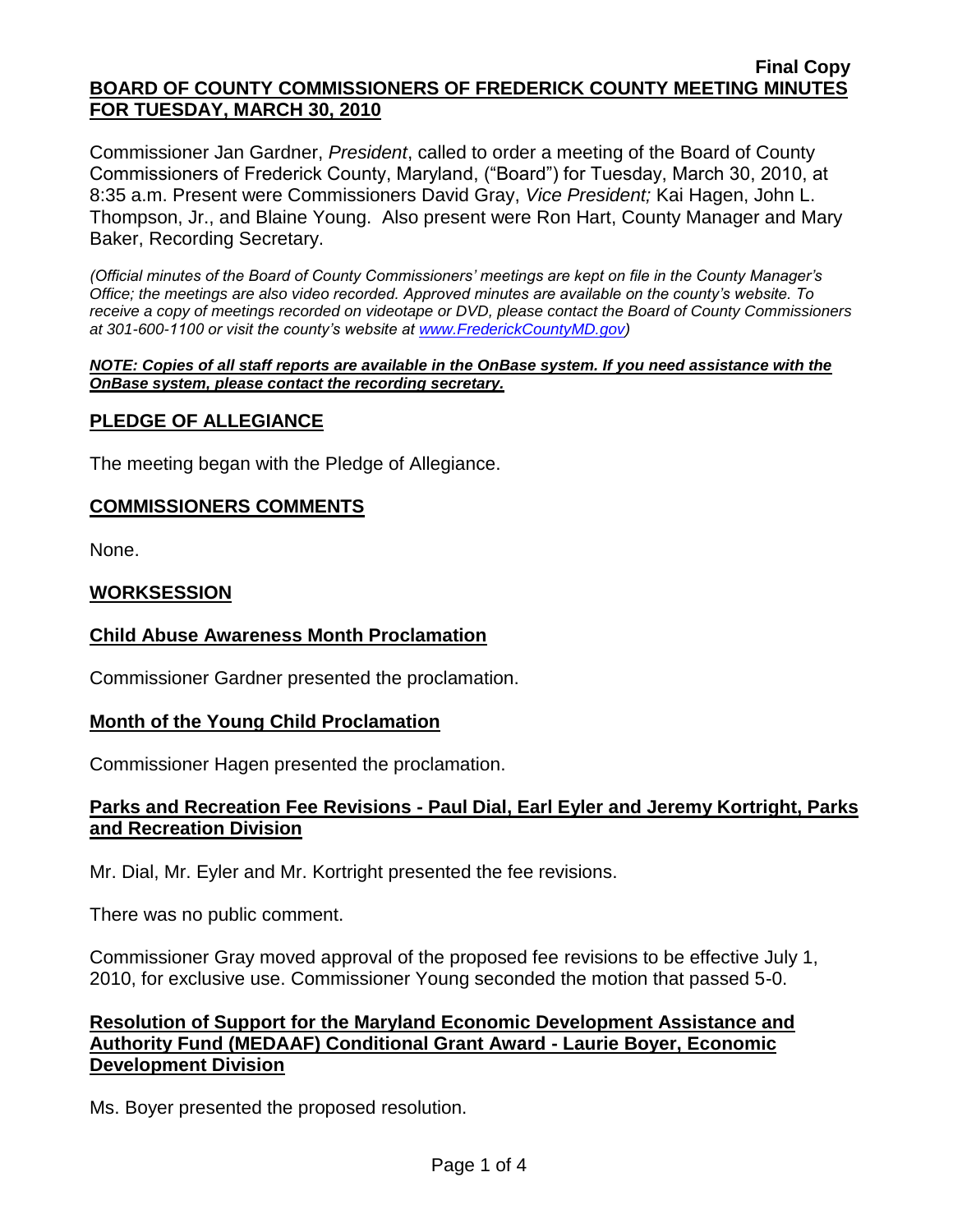#### **Final Copy BOARD OF COUNTY COMMISSIONERS OF FREDERICK COUNTY MEETING MINUTES FOR TUESDAY, MARCH 30, 2010**

There was no public comment.

Commissioner Hagen moved approval of the proposed resolution and letter as presented. Commissioner Young seconded the motion that passed 4-1 with Commissioner Thompson opposed.

(A copy of Resolution #10-05 can be obtained in the County Manager's Office or from the county's website, [www.FrederickCountyMD.gov\)](http://www.frederickcountymd.gov/)

### **Lehigh Cement Company - Contract of Purchase, Sale and Deed for Mineral and Development Rights - Wendy Kearney, Office of the County Attorney**

Ms. Kearney presented the contract of purchase, sale and deed.

Public comment was taken from:

David Severn, Esquire, Severn, O'Connor and Kresslein

Commissioner Thompson moved to take the approval of the contract to public hearing, striking the paragraph, "Together with the right of ingress and egress at all times for the purpose of mining, drilling, exploring, operating and developing the Buckey Farm for oil, gas, limestone and other minerals and transporting and marketing the same therefrom." Commissioner Young seconded the motion that passed 5-0.

# **Revisions to the Frederick County Code to Comply with Maryland Stormwater Management Act of 2007 - Kathy Hall, Permitting and Development Review Division**

Betsy Smith, Permitting and Development Review Division, and Ms. Hall presented the revisions.

Public comment was taken from:

**Jeremy Holder** 

Commissioner Thompson moved to take the proposed ordinance to public hearing on April 20, 2010. Commissioner Gray seconded the motion that passed 5-0.

Commissioner Gardner moved to adopt option 2 as outlined in the staff report and to have further discussion on what would come from the legislative session, including options for grandfathering certain provisions. Commissioner Hagen seconded the motion that passed 5-0.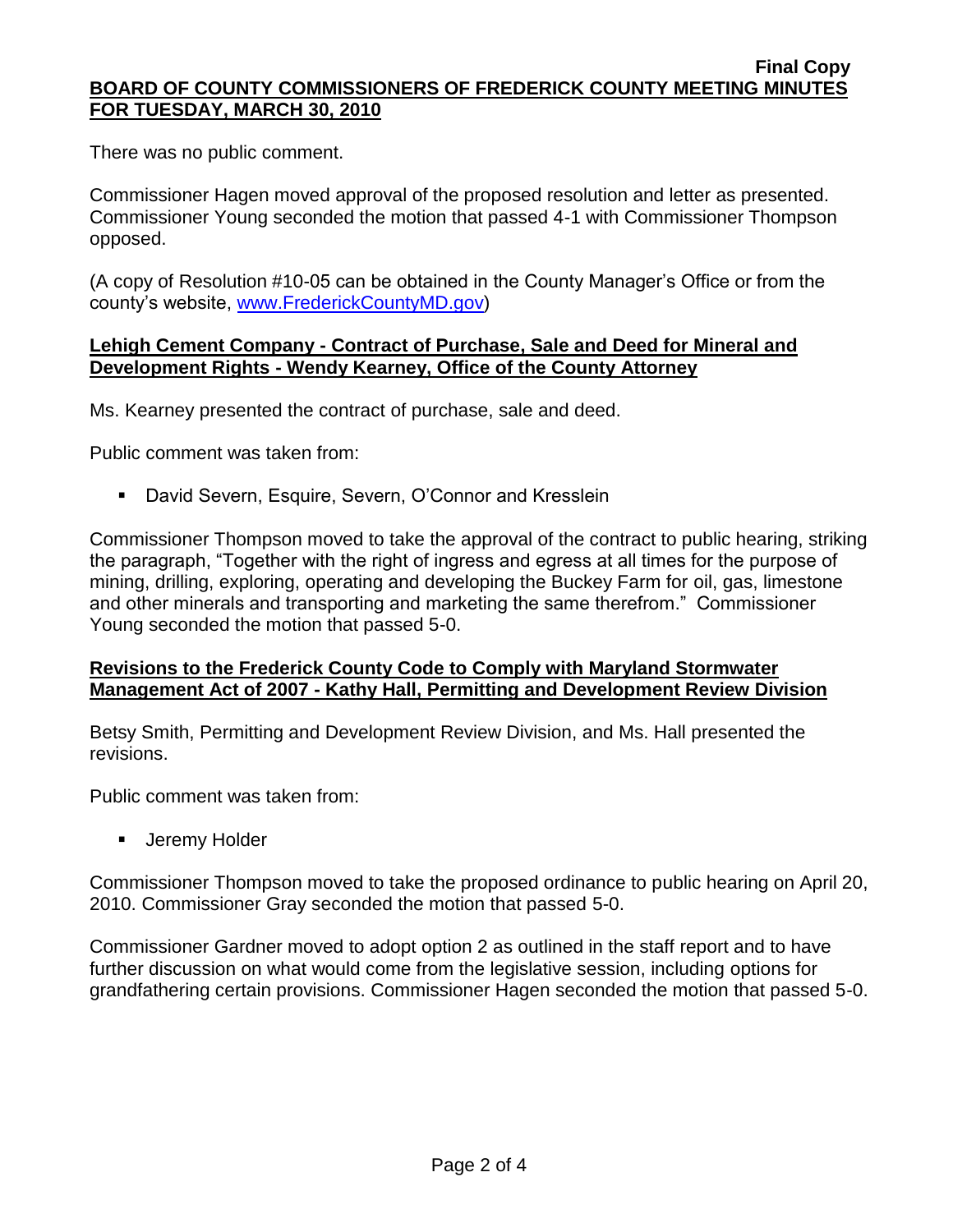#### **Final Copy BOARD OF COUNTY COMMISSIONERS OF FREDERICK COUNTY MEETING MINUTES FOR TUESDAY, MARCH 30, 2010**

# **Appointments/Reappointments to Boards/Commissions and Committees - Joyce Grossnickle, Office of the County Manager**

# Solid Waste Advisory Committee

Public comment was taken from:

David Dunn, Chairman, Solid Waste Advisory Committee

Commissioner Hagen moved to support the recommendations to appoint Ms. Amanda Foster to serve as the business/high-tech/financial representative to fill a term to expire September 30, 2010, and to appoint Alderman Shelley Aloi to serve as the municipality representative to fill a term to expire September 30, 2010. The motion failed due to lack of a second.

Commissioner Hagen moved to appoint Alderman Shelley Aloi to serve as the municipality representative to fill a term to expire September 30, 2010. Commissioner Gardner seconded the motion that passed 5-0.

Commissioner Hagen moved to appoint Ms. Amanda Foster to serve as the business/hightech/financial representative to fill a term to expire September 30, 2010. The motion failed due to lack of a second.

Staff was directed to advertise again for the business/high-tech/financial representative.

### Affordable Housing Council

There was no public comment.

Commissioner Hagen moved to appoint Pastor David Ochoa to fill a term to expire June 30, 2011; Ms. Kathy Rossen to fill a term to expire June 30, 2010, and for a three-year term to become effective July 1, 2010, and expire June 30, 2013; and Mr. Ryan Trout to fill a term to expire June 30, 2012. Commissioner Gray seconded the motion that passed 5-0.

# **ADMINISTRATIVE BUSINESS**

### **Discussion of Waiver for Maintenance of Effort for Frederick County Board of Education - John Kroll and Mike Gastley, Finance Division**

John Mathias, County Attorney, and Mr. Kroll presented information regarding the maintenance of effort (MOE).

Public comment was taken from:

- Dr. Linda Burgee, Frederick County Public Schools (FCPS)
- Katie Groth, Board of Education (BOE)